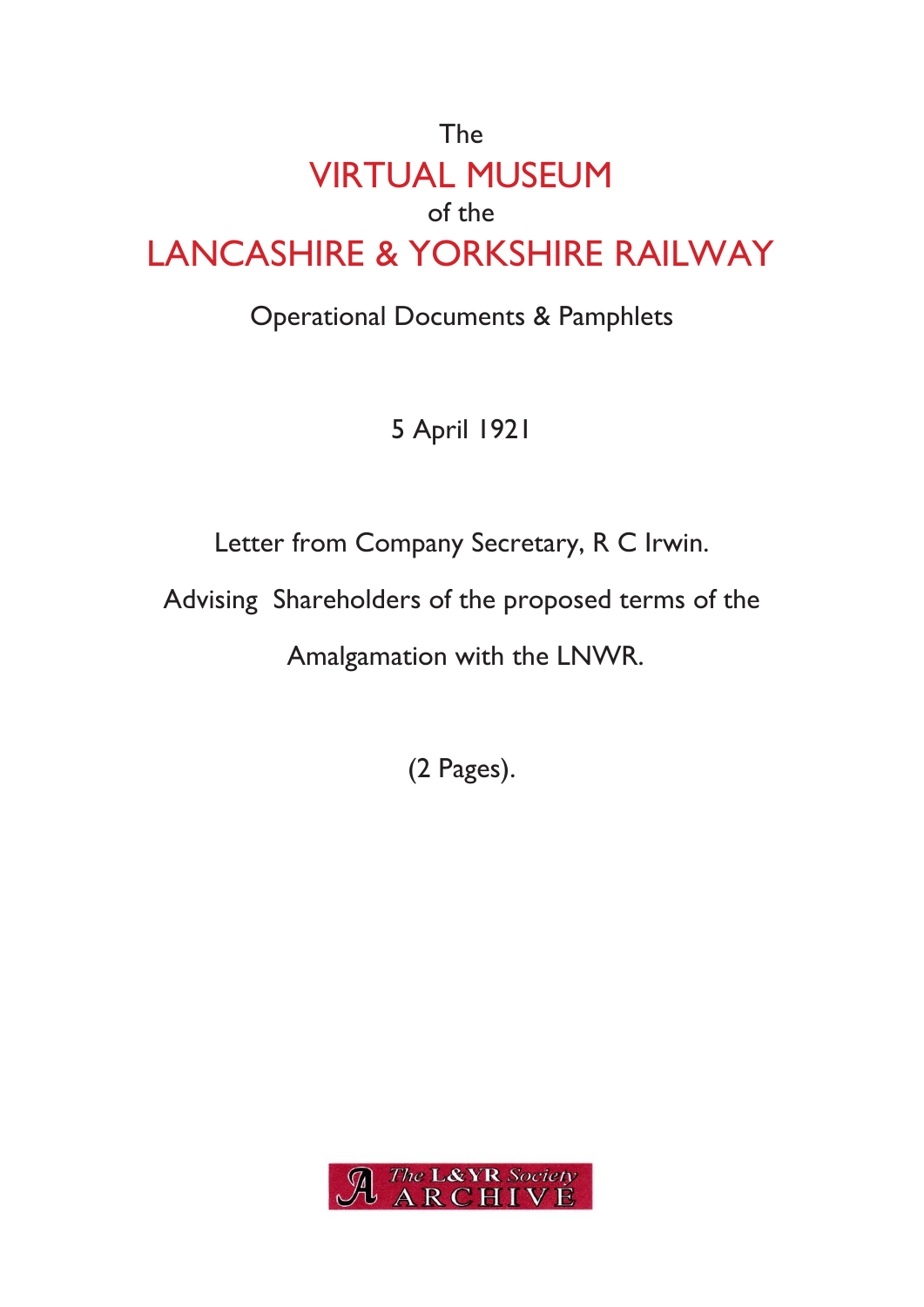## LANCASHIRE & YORKSHIRE RAILWAY,

SECRETARY'S OFFICE

MANCHESTER

*5th April*, *1921.*

*To the Proprietors of the Lancashire* & *Yorkshire Railway*.

DEAR SIR (OR MADAM),

I am instructed by the Directors to inform you that they have entered into- <sup>a</sup> provisional agreement with the Directors of the London & North Western Railway Company under which that Company will, from a date to be agreed, acquire the undertaking of the Lancashire & Yorkshire Railway.

For many years past the interests of the two Companies have been closely allied, and as long ago as 1873 proposals were made for a formal amalgamation. At that date publicopinion was against Railway amalgamations, and Parliament refused to sanction the proposal. The object was obtained, however, to some extent by means of various arrangements for pooling competitive traffic, the latest agreement having been entered into by the Lancashire & Yorkshire, London & North Western, and Midland Railway Companies in 1909 for a period of not less than 100 years. Recent events have convinced the Directors of the two Companies concerned that public opinion on the question of amalgamations has changed, and this fact, together with the expressed approval by the Government of the principle of Grouping, has resulted in the negotiations which have led up to the present agreement.

The Directors, whilst recognising that many of the Proprietors would in ordinary circumstances prefer that the Company should retain its identity, are of opinion that the best interests of the Shareholders will be served by consolidating their concern with a Company of the financial strength and widely distributed interests of the London *&* North Western Company.

In the past it has been the settled policy of the Directors of the Lancashire & Yorkshire Company to serve to the utmost possible extent the large and varied industries of the Counties of Lancashire and Yorkshire with which the Company has been so long associated, and as a. certain number of your Directors will be elected upon the Board of the London & North Western Company, the connection between the interests served hitherto by the Lancashire *&* Yorkshire Company and the administration of the enlarged undertaking will be preserved, and it is hardly necessary to state that the policy which has been pursued in the past will be maintained under the new conditions.

The terms of the agreement, which will be subject to the sanction of the Shareholders of the two Companies, are that the prior Stocks of the Lancashire & Yorkshire Company shall be exchanged into Stocks of the London *&* North Western Company to yield the sameamount of interest or dividend, with the exception of the 6% Minimum and *U %* Minimum